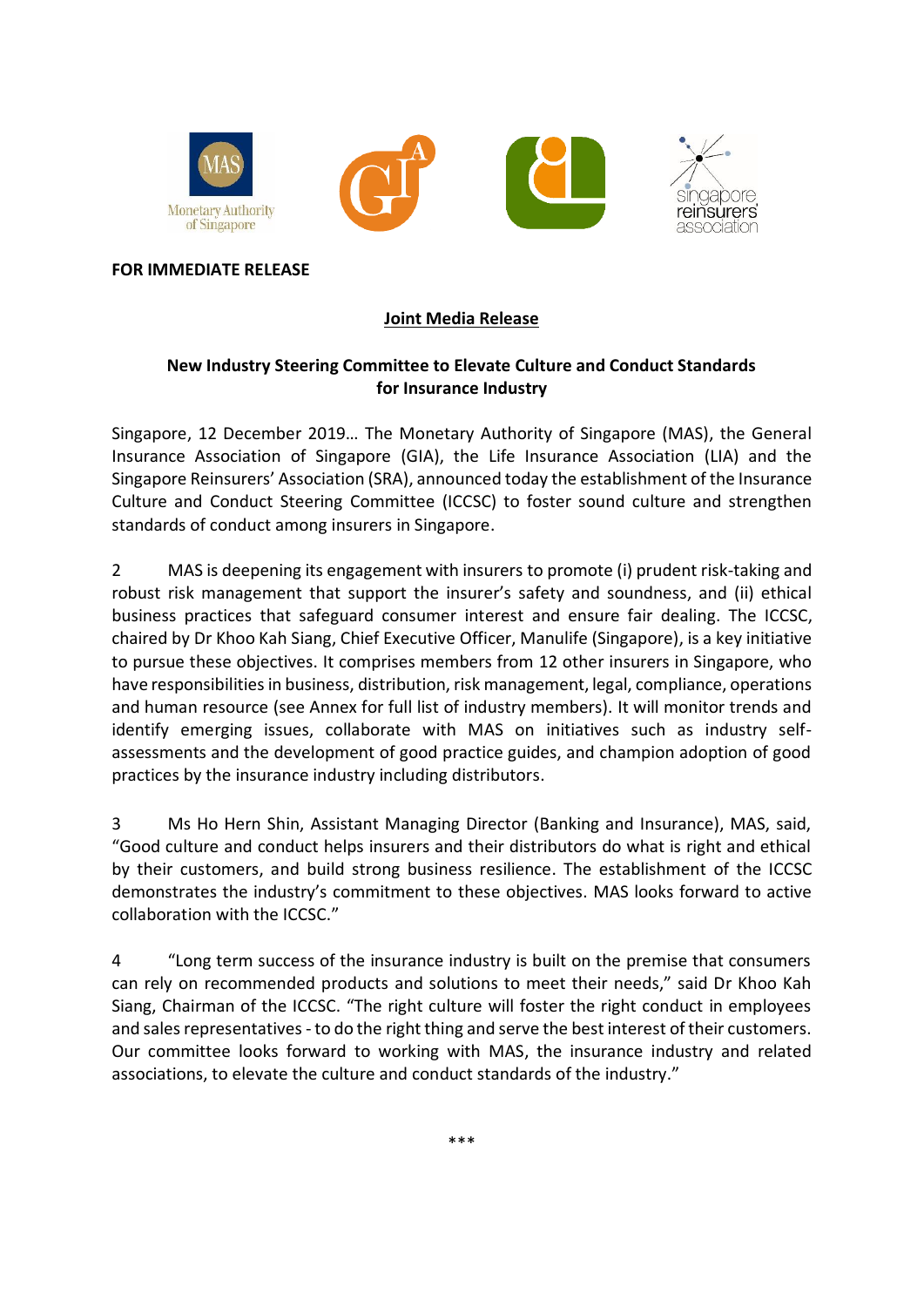## **For media queries, please contact:**

Casie Eng Assistant Director (Communications) Monetary Authority of Singapore Tel: 6422 5428 Email: [casie\\_eng@mas.gov.sg](mailto:casie_eng@mas.gov.sg)

Pauline Lim Executive Director Life Insurance Association, Singapore Tel: 6438 8900 Email: [pauline.lim@lia.org.sg](mailto:pauline.lim@lia.org.sg)